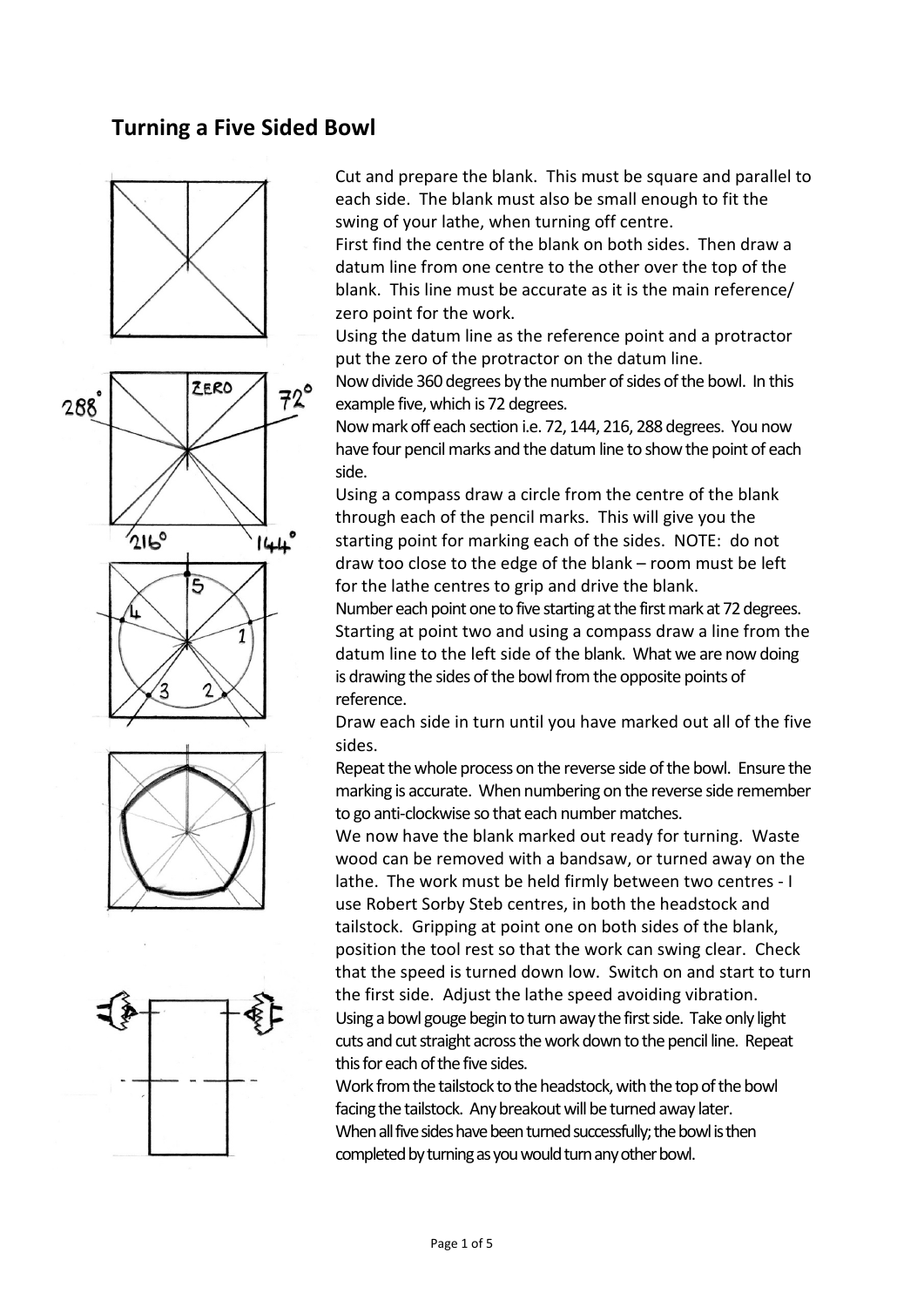I form a spigot on the base. This enables me to see more of the shape when I have reversed the bowl. Ensure that when forming the base that you do not turn away all of the five sides that have been turned already!



At this stage you can decide where the five sides will appear on the bowl; at the top, in the middle or at the bottom - and then turn to shape. When reversed and the top of the bowl is turned, mark with a pencil the bowl part. Do not go too close to the edge or you may turn away the five points. When all of the turning is completed, finish sand as usual. The five sides will have to be sanded by hand or perhaps with a 'Sandmaster' type tool.

The bowl is now ready to be polished with your choice of finish. Whatever finish you use to buff, try using a good quality bristle paint brush. Do not use one with nylon fibres (melting is a possibility!). This will prevent your fingers from being damaged on the work.

# $ZERO$ 5  $288^\circ$  $72^\circ$ 1 ﯩ  $^{\prime}$ 3  $216°$ 144

#### **Enlarged Layout for a Five Sided Bowl**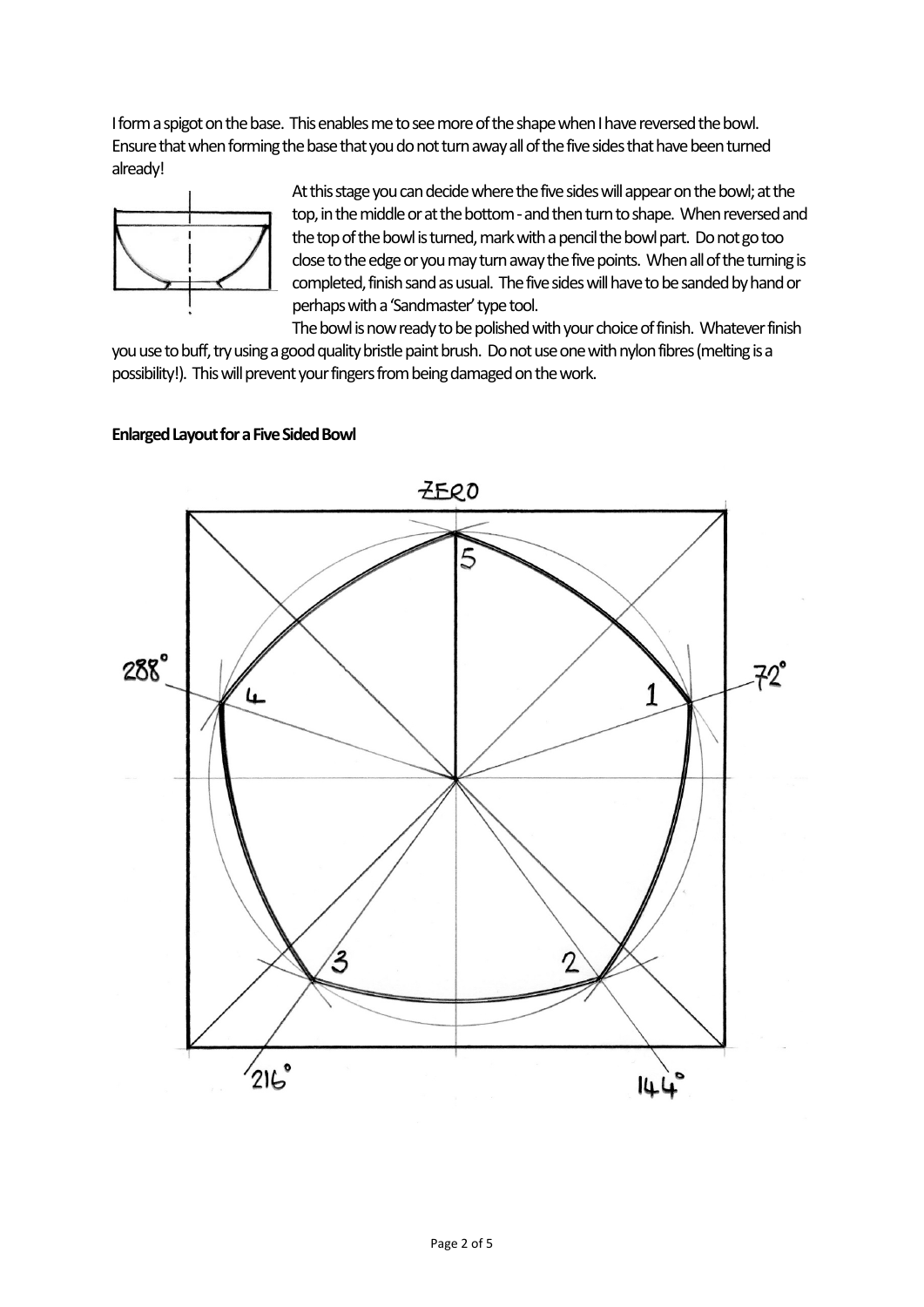## **Turning a Three Cornered Bowl**

At a recent Club meeting of the Somerset Woodturners Club, [\(www.somersetwoodturners.org.uk\)](http://www.somersetwoodturners.org.uk/) Nigel Maddocks gave a demonstration of turning a three cornered bowl which produced a very different and pleasing object.

The blank used should be a perfect cube, thus giving the finished piece equal width and height walls. Nigel used a 4" cube that produced a finished width of 4", a height of 3" with even thickness walls of 1/8".

#### **Initial Mounting:**

The blank will be mounted between centres on *diagonally*opposite corners so the first process is to evenly and squarely cut off the corner designated to be at the headstock and carefully marking the centre of the flat driving area. It depends on what size chuck jaws you intend to use to hold the blank during the hollowing process as to how much of the corner can be cut away, but this need only be a fairly small section. Whilst a small four prong drive centre will do the job you should be wary that this type of drive might split the relatively small area cut to support the drive centre. A ring centre friction drive is far safer, but less secure. An ideal tool to use is the Steb centre supplied by Robert Sorby - which will supply good centring owing to its central point, andall round support due to its circular design and good grip with its serrated circumference.

The opposing corner will also need to be squared across the point to accommodate the supporting tailstock centre. Nigel used a normal pointed centre, which again runs the risk of splitting the very small surface area if too much pressure is used. Other types are available that provide a cup centre, such as the Sorby or Axminster multi head interchangeable revolving tailstock centre, both of which include a small cone support or the Axminster ring and centre point live centre, both giving support to a wider area without the risk of only one pressure point. Sorby also produce a live revolving Steb centre but I suspect that the diameter maybe too big for this project.

Once the blank is mounted between centres you must ensure that it is exactly central and parallel to the lathe centre line. Bring up the tool rest and position it as close and level with the blank as you can. Spin the blank slowly by hand and watch the 3 points nearest the headstock (these will become the top of the bowl). All three must be in line as they rotate. They should only just pass the tool rest and at exactly the same distance away from it, a pencil or the point of a skew chisel can be used to measure this. Some slight adjustment may be necessary on the drive or tailstock supports to exactly centre the work. If the work is out of true at this point - it will be magnified in the finished item with visibly uneven wall thicknesses and the high points on the top of the bowl will not be level and true.

#### **Turning 1:**

Because of the precarious nature of the supporting centres, very light cuts should be taken at all times during the initial turning. Move the tool rest so that it is parallel with the sloping sides of the blank, from the outer points to the drive centre. Using light cuts with a small spindle gouge, gently turn away excess wood from the drive end of the blank until a spigot of the correct size for the chuck jaws has been made. Remember that owingof the triangular shape of the blank at this point,you will be seeing the ghost outline and only cutting opposing sides of the wood initially until the spigot begins to fully form.

A small point of wood will be left on the end of the spigot to allow the drive centre to support and drive the work. This can be cut away when the blank is removed from the lathe and if done fairly neatly is not a critical factor affecting the shape or finish. When the spigot has been formed it should of course be circular in section and deep enough to fully support the blank when it is reversed for the hollowing process. Using a sharp skew chisel cut a small dovetail on the spigot for the chuck jaws to grip firmly onto.

When there is solid and full support on the base of the dovetail shaping of the outside can commence. Remember that there will be no solid surface to cut until a point at the widest diameter - i.e. the corners so beware of the ghosting effect.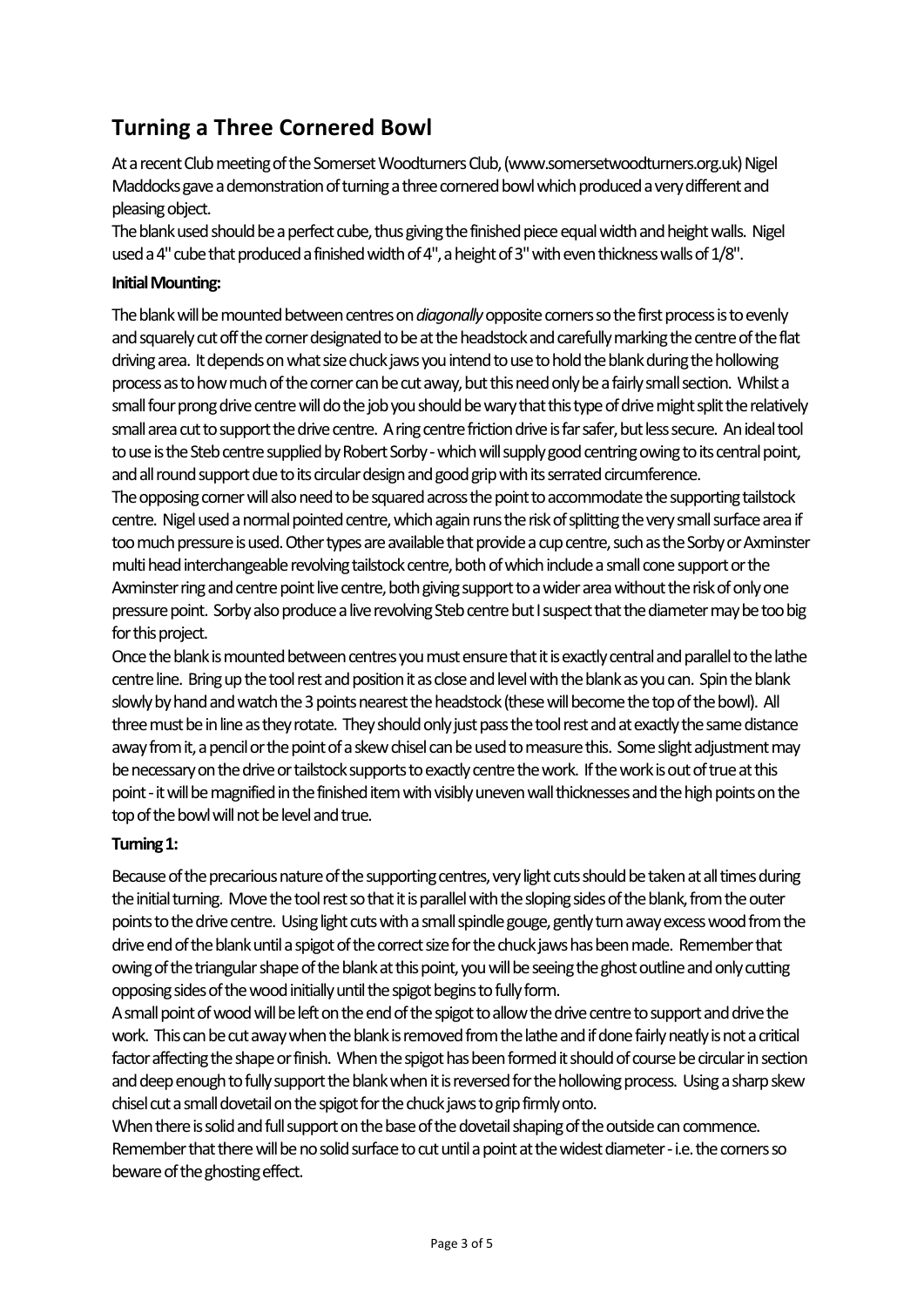The corners need to be kept sharp so cuts should be made from the base upwards. Be very careful not to turn off the sharp edges at the corners of the blank. When this stage is complete sand and finish the outside.

#### **Turning 2:**

Remove the blank from between centres and fit the chuck onto the lathe. Fit the spigot into the jaws and ensure that the work is centred, by checking the three points as described above. There will be a small mark left on the tailstock end of the blank from the earlier tail support, bring up the same tail support and centre it onto this mark before fully tightening the jaws. Gently begin to cut away the waste triangular section of wood at the tailstock support using asmall spindle gouge. Remember that you will again be cutting opposing edges of the blank initially and viewing the ghosting effect of these edges. Leave the tail support in place for as long as possible. When the outer section is flat, cut away the centre cone and remove the tail support. The work is then held solely on the chuck jaws by a fairly small spigot! I personally would use gentle cuts with a parting tool to delineate the outer circumference limits of the hollowing to be done and begin the hollowing process. As when working on the outside shaping, carrying out the hollowing; be very careful not to cut away the outer points of the bowl. These should remain sharp and pointed on the finished item, as should the edges of the bowl. The ghosting effect will be evident around the outer upper edges during the whole of the hollowing and you will not be cutting a solid surface until probably a third of the way down the walls of the bowl, at which point apart from being very careful with your fingers and knuckles, the hollowing process is the same as for any other bowl. This design lends itself well to a full flowing curved inner base that can be finished with a small round nose scraper prior to sanding.

#### **Finishing:**

Sand and finish to your own preference whilst still on the lathe. Once again being very wary of the pointed spinning edges at the top of the bowl, support it by hand and part-off from the chuck. Sand and finish the outer base by hand.

#### **Safety Note:**

Throughout this item I have mentioned the ghosting effect that will be evident during the making of this bowl. I do urge you to be fully aware of this danger and to wear protective head shield and facemasks at all times. During initial turning the only solid edge to be seen will be that running around the centre of the blank, and this will be the points on the corners of the work. Remember, red is never a nice colour to see on a turned piece of work, especially if that red comes from your knuckles!